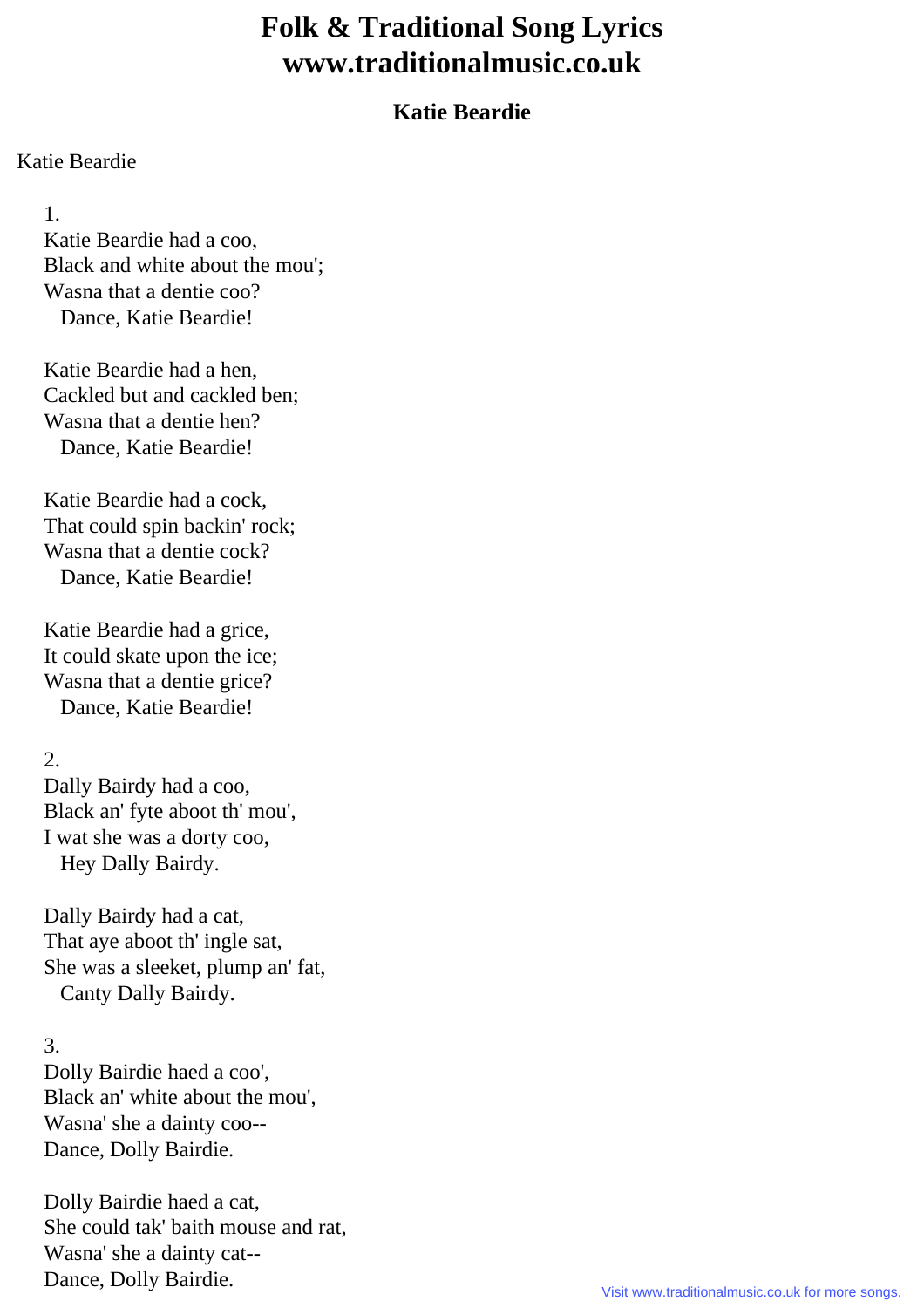Dolly Bairdie haed a hen, She could lay baith but an' ben, Wasna' she a dainty hen-- Dance, Dolly Bairdie.

 Dolly Bairdie haed a cock, An' he could spin at the hard or rock, Wasna' he a dainty cock-- Dance, Dolly Bairdie.

 Dolly Bairdie had a wife, She could use baith fork an' knife, Wasna' she a dainty wife-- Dance, Dolly Bairdie.

#### 4.

 Wullie Wylie had a coo, Black and broon aboot the mou; Saw ye ever sic a coo As had Wullie Wylie?

#### 5.

 Katie Beardie had a mouse, It ran up and down the house; Wasna that a denty mouse? Dance Katie Beardie.

#### 6.

 Katie Bairdie had a cock, Stood and crew upon a rock; Wasnae that a dainty cock? Dance, Katie Bairdie.

 Katie Bairdie had a hen, Speckled nou and speckled then, Wasnae that a dainty hen? Dance, Katie Bairdie.

 (1) Chambers PRS (1847), 193; (1870), 35. There is a tune called Catherine Bairdie in the Rowallan MS (1612-28?); and the same tune, as Kette Bairdie, in the Skene MS. (?1629); see Dauney, Ancient Scotish Melodies (1838), 235 (no. 47), Kette Bairdie; but this is no longer used for the rhyme. Dauney's note (p. 277) quotes 2 stanzas, = 1 and 4 of PRS text. [Cf. "Simon Brodie".] Gregor (1881), 133, has 1st stanza (Kettie Beardie hid a coo, etc.). Ford CR 132, with 3.2 That could spin a gude tow rock; and a 5th stanza: "Katie

\_\_\_\_\_\_\_\_\_\_\_\_\_\_\_\_\_\_\_\_\_\_\_\_\_\_\_\_\_\_\_\_\_\_\_\_\_\_\_\_\_\_\_\_\_\_\_\_\_\_\_\_\_\_\_\_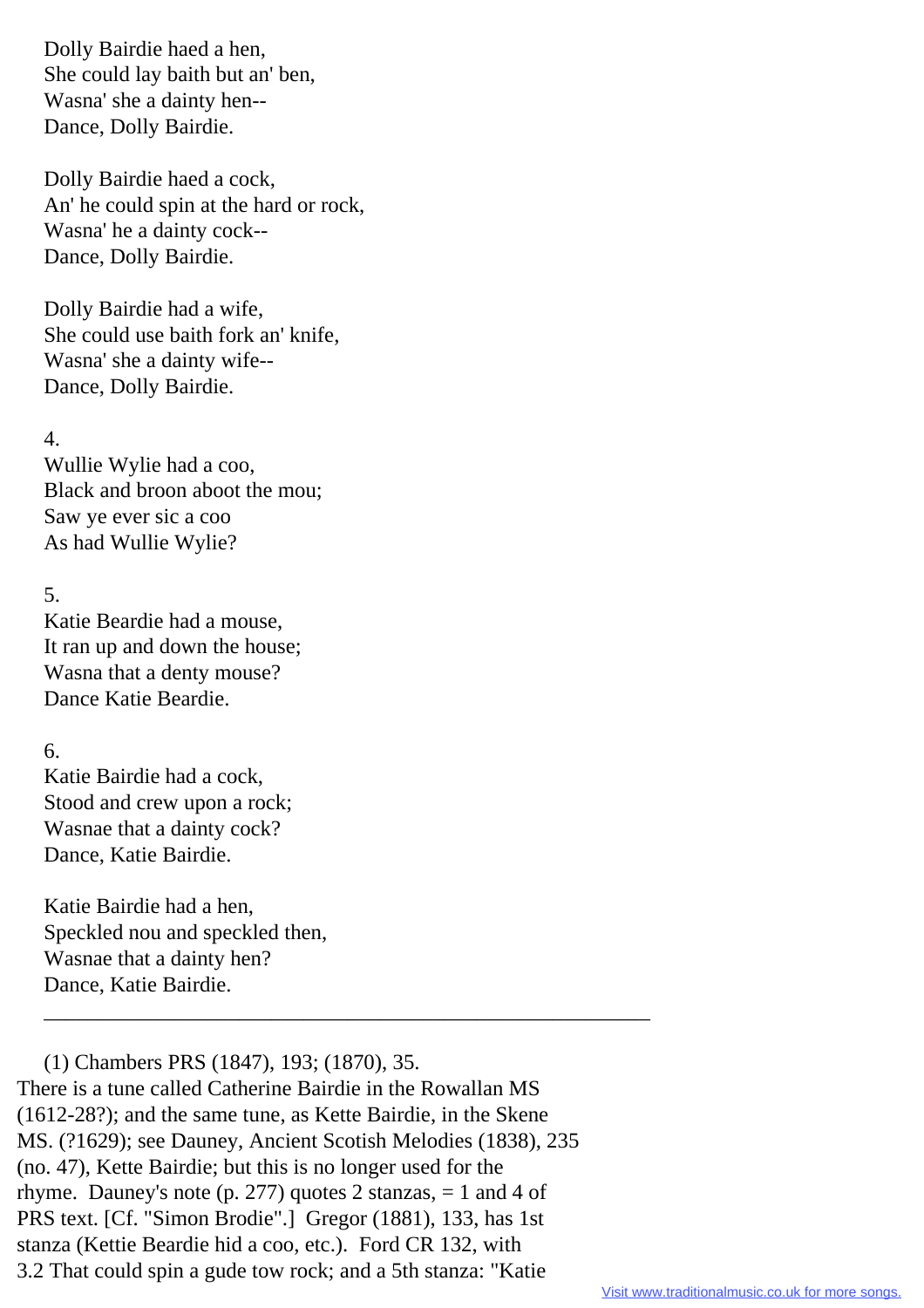Beardie had a wean,/ That was a' her lovin' ain;" etc.; MacLennan SNR (1909), 18, st. 1, 4, 2; Montgomerie SNR 99 (no. 121), with 3.2 That could spin, an bake, an rock. [The music there = Whistle o'er the Lave o't]. Nicht at Eenie (1932), 17, has stanzas 1-2, with bonnie for dainty.

(2) SNQ IV.5 (Oct. 1890), 94-5, from Aberdeenshire.

(3) Paul Past & Present (1881), 148 (no. 9); Gr

cliv.2, from New Deer parish. St. 2, varied, in Rymour Club Misc. I (1906-11), 91: "Katie Beardie had a cat That could eat baith moose and rat;/ Wasna that a dainty cat? Dance, Katie Beardie!"

(4) Rymour Club I.92, from Aberdeen.

(5) Rymour Club II (1912-19), 41, from Alyth.

(6) Skipping rhyme from Strathblane, c. 1950.

N. Buchan 101 Scottish Songs (1962), 136, has "Katie Beardie" (with music; no source given),  $=$  4 stanzas of version 3 (coo, cat, hen, wife,) and another stanza, a version of Ford's above:

 Katie Beardie hid a wean, Widna play when it cam' on rain; Wisna that a dainty wean?-- Dance, Katie Beardie.

[This text also in Hendry/Stephen Scotscape (1978), 27.] Moffat 50 TSNR (1933), 8 ("Kitty Bairdie"), with music; has coo, hen, and cat, the last with line 2 "Sleek and sly and unco fat". Ritchie Singing Street (1964), 56, has coo ("It was black aboot the mou'") and hen ("It could toddle but and ben").

MacTaggart Sc. Gallovidian Enc. (1824), 177, has a set of verses mostly by McT himself: "In Galloway now slumbers a singular old song and dance, called Dolly Beardy. After going through a world of trouble with great pleasure, I got a hint respecting the song, and here is the result of that--"

 Dolly Beardy was a lass, De'il the like o'r on the grass, Her lad was but a moidert ass, Hey, Dolly Beardy.

 Dolly Beardy had a leg, Ay, and she cud mak it fleg, And sometimes she was got wi' egg, Hooh, Dolly Beardy.

 Dolly Beardy had a cow, Black and white about the mou', She keeped her ay rifting fu',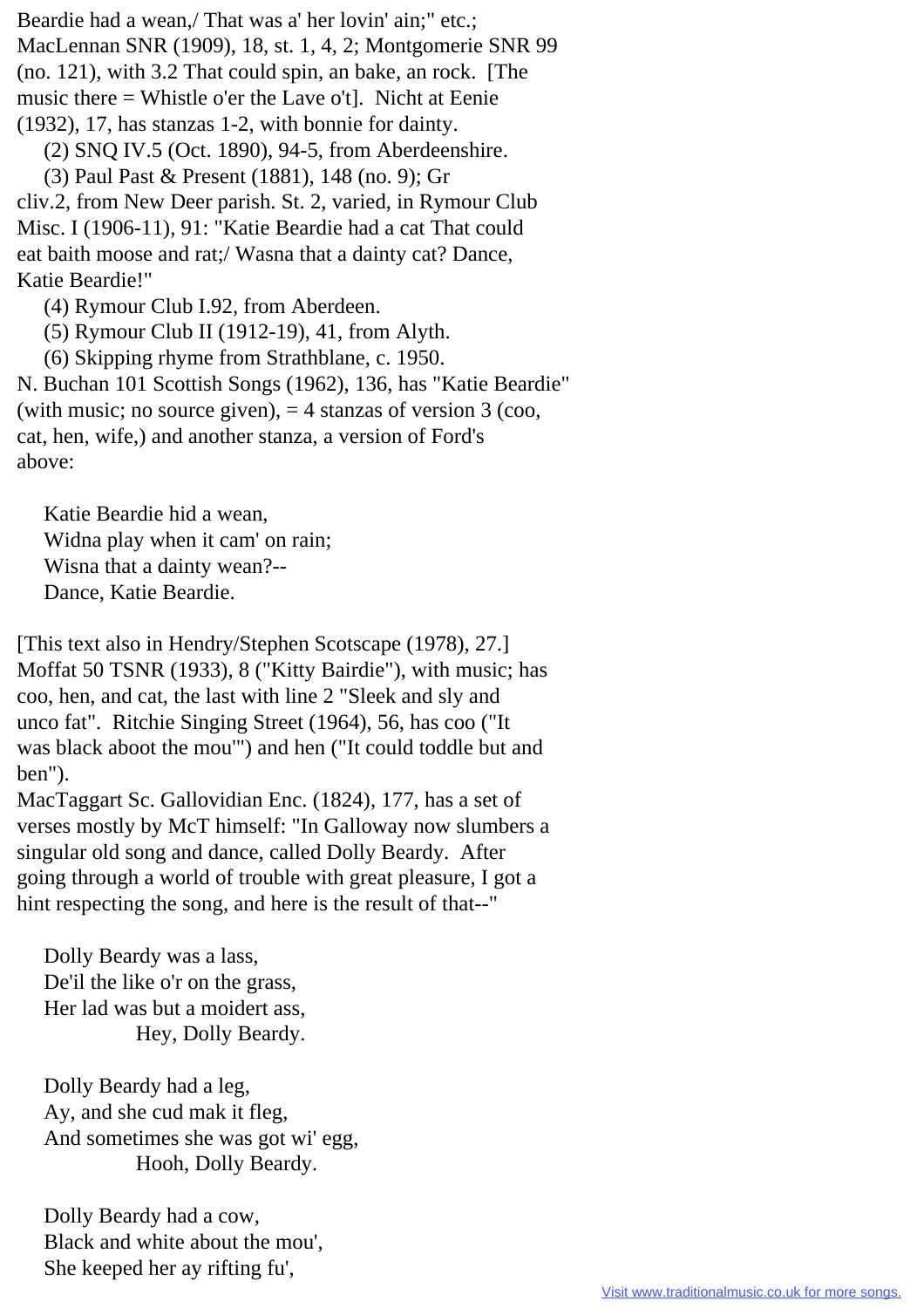Smock, Dolly Beardy.

 Dolly Beardy she cud whud About the bonny birken wud, In spring time whan the saugh did bud, Sweet, Dolly Beardy.

 Dolly Beardy lo'ed a cheel, His heart was cauld, it cudna feel, Sae him and her gaed baith tae de'il, Ha, Dolly Beardy.

 Dolly Beardy steek thy een, They do confound us whan their seen, We lang to cuddle thee ateen, Dear, Dolly Beardy.

 Dolly Beardy's blinking e'e Fairly hath dumfounder'd me, She is a hizzie fu' o' glee, Mark, Dolly Beardy.

 Dolly Beardy ye hae craft, Dolly Beardy we are saft, Gallowa 'bout thee's run daft, Hech, Dolly Beardy.

A "curious variant" in Rymour Club Misc. II (1912-19), 79: "Katie Bairdie had a soo, It was reid, and black, and blue;/ Ye needna gang wi' peelin's noo, For Katie Bairdie's killed her soo."

Cf. ODNR 117 (no. 98), "Charlie Warlie had a cow". Two tunes are found with the text, one Shirramuir, and the other (more usual) Whistle o'er the Lave o't. The former, in Gow's Collection [whence Manson (1846), II.173], is a relative of the English nursery rhyme tune London Bridge is Broken Down. The words begin "Will ye go to Sheriffmuir?" [Do not confuse with the old set, = Cameronian Rant, as in SMM III (1790), 290 (no. 282); words begin "O cam ye here the fight to shun".] It is also found with "Be Baw Babbity", q.v. Whistle o'er the Lave o't is in Robert Bremner's Reels, 1759, vii, and with variations in Oswald's CPC xii, same date [Glen ESM 143]; SMM III.258 (no. 249), to Burns's "First when Maggie was my care", though old words are in Herd (1776) II.208 ("My mither sent me to the well" etc.). It is used these days for the Highland solo dance Sean Triubhas ("Shean Trews", i.e. "Old Breeks").

Confusion between the two tunes may have arisen because the last phrase (fitting the words "Dance, Katie Bairdie"), is